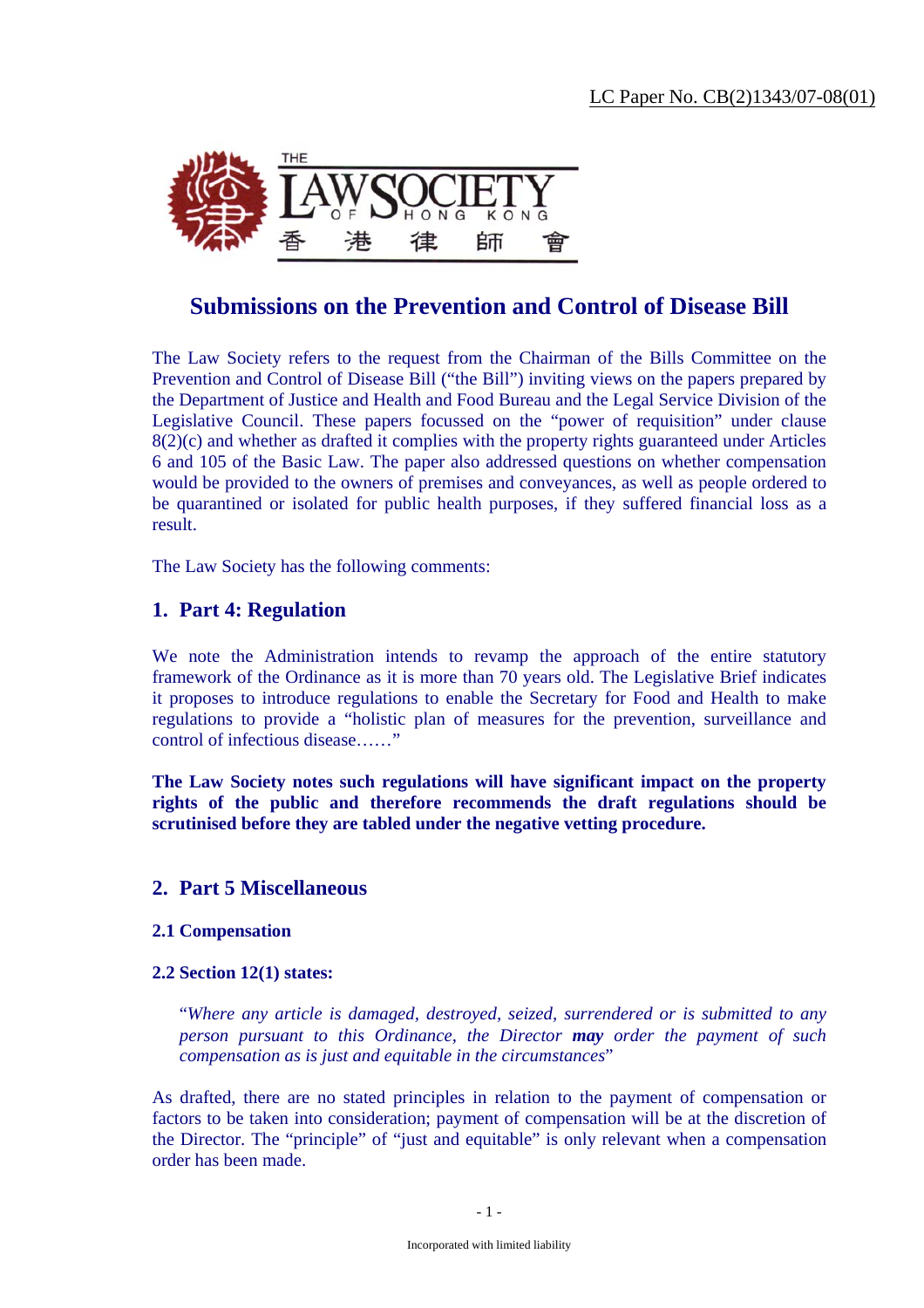# **We submit this clause should be redrafted as the right to compensation should not lie at the discretion of the Director.**

#### **2.3 Section 12 (2) Arbitration Ordinance**

The Law Society is aware of the usual and obvious advantages of arbitration, but this form of dispute resolution may not be appropriate in these circumstances:

- Lay people do not understand arbitration well enough compared to court proceedings
- Arbitration is not always cost effective if the sums involved are not significantly large
- Arbitration awards are not binding on any subsequent claims and hence will not provide any benchmarks for other claimants
- Under existing laws, an arbitrator has no power to order consolidated actions for parties involved in the same disputes; this may produce undesirable results such that claimants involved in the same incident may obtain different compensation amounts in separate arbitration proceedings
- The confidential nature of arbitration may also mean lack of transparency so that society cannot follow/monitor how these class of cases are being determined.

**We submit it would be inappropriate to have disputes over compensation claims resolved by arbitration. The disputes should be handled by the Courts and where appropriate the parties should mediate.** 

# **3. Compensation for Financial Loss**

In paragraph 4 of the paper prepared by the DOJ and the Health and Food Bureau, the Administration states:

# **3.1 Basic Law**

*Compensation for requisitioning of properties in a public health emergency will therefore be provided separately in a set of regulations to be made under Clause 8 (Public Health Emergency Regulation). It is the policy intent of the Government that under the Public Health Emergency Regulation, any person who sustains loses or damage in consequence of or arising out of the exercise of any requisition power, is entitled to the use of or rent from any requisitioned property, is entitled to recover such compensation as is just and equitable in the circumstances. It will also include a provision similar to clause 12(2) providing for resolution or determination of any dispute as to whether compensation is payable or the amount of compensation".* 

**We have no comment on the analysis of the protection of private property rights under Articles 6 and 105 of the Basic Law. We accept there should be a threshold test to cover "deprivation" and that compensation should be just and equitable in the circumstances.** 

#### **3.2 Isolation Orders**

The Law Society questions the Government's policy in relation to "Compensation for Financial Loss" as outlined in paragraph 18 of its paper: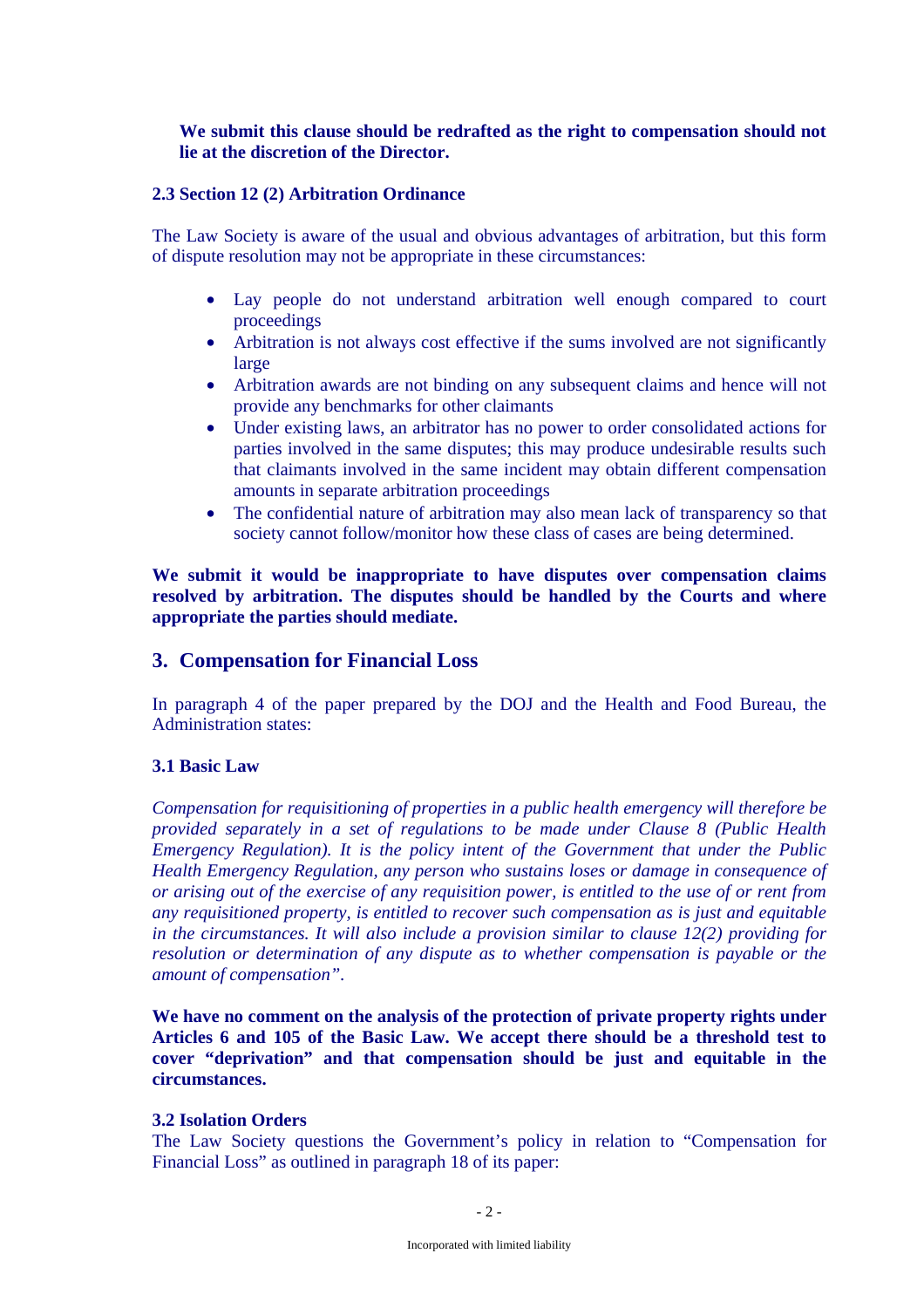*"As regards financial loss suffered by owners of premises and conveyances ordered to be isolated, as well as people ordered to be isolated, or quarantined, no compensation will be provided for such loss since the relevant isolation or quarantine orders will only last for a short period of time so that the health authority can carry out disease control measures and/or medical surveillance to prevent the spread of disease…………we consider that notwithstanding the absence of compensation for such financial loss, any interference with property rights arising from the making of these isolation or quarantine orders meets the "fair balance requirement…"* 

#### *3.2 "….people ordered to be isolated"*

The Government has failed to provide any justification in relation to its refusal to provide compensation to persons who are "....*ordered to be isolated*". There is a bald statement that such an order will be "*for a short period of time*".

#### What is meant by "*a short period of time*"?

The Government intends to run a publicity campaign to advise Hong Kong citizens of the new public health measures and has a reasonable expectation that citizens will accept such provisions have been introduced for the public good. The intention is to promote compliance with the law in order to prevent the spread of virulent infectious diseases. There is an expectation by the Government that citizens will act responsibly but this policy does not encourage openness and compliance.

During the SARS outbreak the Government issued an isolation order on Block E of Amoy Gardens on 31 March 2003 for a period of 10 days (up to midnight on 9 April 2003). The order involved more than 700 persons. It is inconceivable that the people who were subject to the isolation order did not suffer emotional and mental distress for the full 10 days whilst they were held at Government Holiday Camps at Lei Yue Mun and MacLehose. This "10 day period" was a very long period of time not only for those people in quarantine but also for all Hong Kong citizens who were monitoring the news on whether the outbreak had been contained.

It is not difficult to recall the scenes on television when the residents of Amoy Gardens were forced to comply with the isolation order. The burden of the isolation order was not borne by the Government but by those individuals who had jobs and businesses, who in turn had regular outgoings to meet, such as rent/mortgage, payrolls etc.

The Government's policy, made on behalf of the public, will only be borne by those unfortunate people covered by the isolation orders and their employers.

**We submit the policy is not "fair and balanced." There Government and society in general should acknowledge that persons, subjected to an isolation order, and who do not fall sick, should be entitled to compensation to cover financial losses. These people will have been subjected to unimaginable mental anguish during their enforced detention "for the public good". The Government's proposal is inequitable.** 

**This proposal would not apply to those persons who fall ill during the isolation order as they would be entitled to sick leave per a doctor's certificate.**